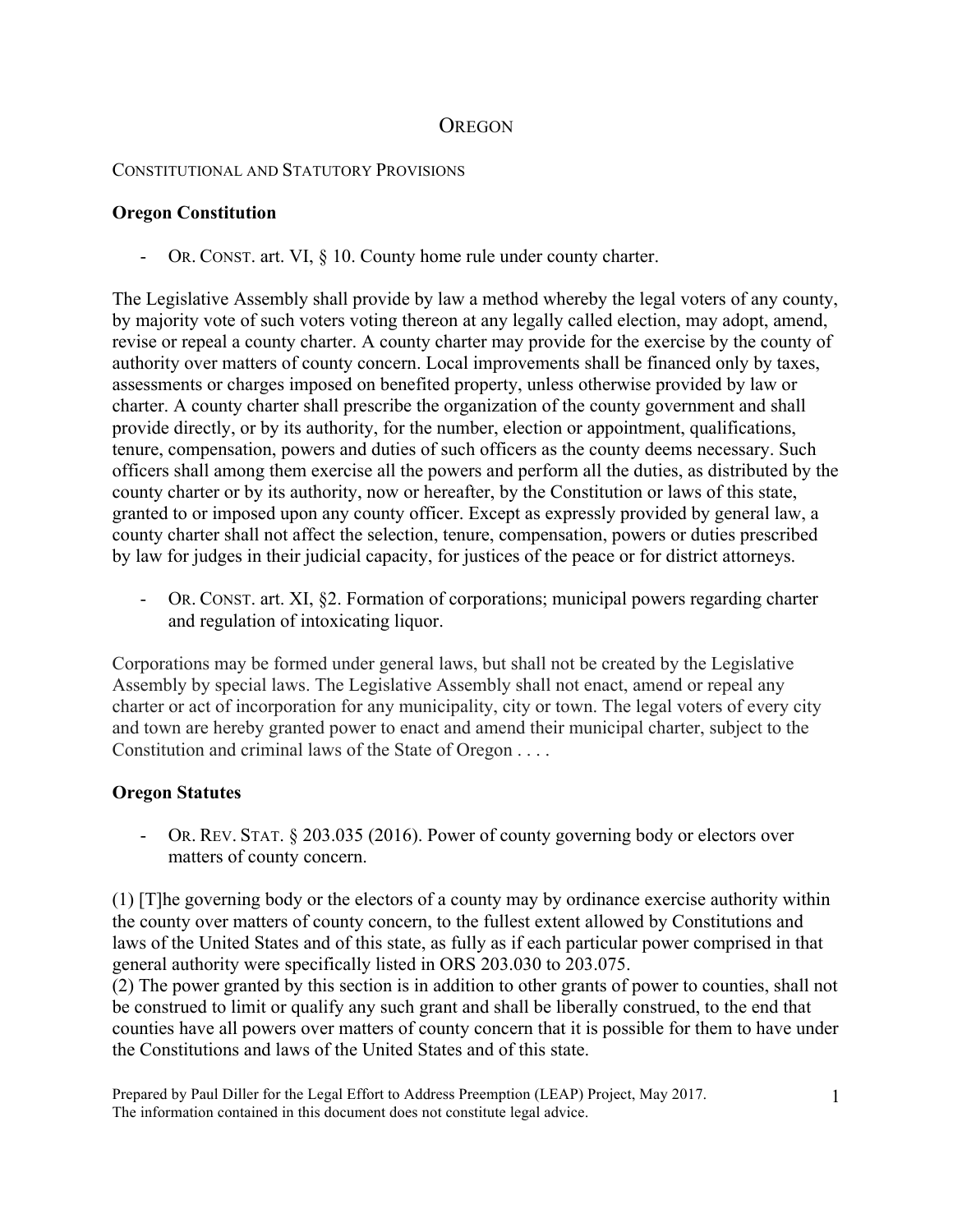CITY HOME RULE STRUCTURE, INCLUDING A SLIVER OF IMMUNITY FROM STATE PREEMPTION

 $\mathcal{L}_\mathcal{L} = \{ \mathcal{L}_\mathcal{L} = \{ \mathcal{L}_\mathcal{L} = \{ \mathcal{L}_\mathcal{L} = \{ \mathcal{L}_\mathcal{L} = \{ \mathcal{L}_\mathcal{L} = \{ \mathcal{L}_\mathcal{L} = \{ \mathcal{L}_\mathcal{L} = \{ \mathcal{L}_\mathcal{L} = \{ \mathcal{L}_\mathcal{L} = \{ \mathcal{L}_\mathcal{L} = \{ \mathcal{L}_\mathcal{L} = \{ \mathcal{L}_\mathcal{L} = \{ \mathcal{L}_\mathcal{L} = \{ \mathcal{L}_\mathcal{$ 

Oregon voters added article XI, § 2—now known as the municipal home rule amendment—to the state constitution in 1906.<sup>1</sup> The language of article XI,  $\S$  2 does not include the term "home" rule"; rather, the amendment is phrased in terms of municipal charters and the legislature's inability to amend or repeal such charters.<sup>2</sup> The power conferred by the amendment, therefore, is defined for each city by its charter; if a charter only grants limited powers, a municipality does not have authority to act beyond those powers.<sup>3</sup> In actuality, Oregon cities have generally adopted charter language that allows them to exercise the maximum amount of power permitted under federal and state law. 4

Article XI, Section 2 requires that charters be subject to the constitution and criminal laws of the state. The judiciary has interpreted this specific mentioning of criminal law to create a rebuttable presumption that local criminal laws are preempted while civil laws are not.<sup>5</sup> The state may also expressly grant power to cities to regulate a certain area of criminal law.<sup>6</sup>

For almost the last forty years, local government law in Oregon has been governed by the state supreme court's landmark decision in *City of La Grande v. Public Employes Retirement Board*. 7 In *La Grande*, the court largely abandoned the prior, imperio-like regime of distinguishing between municipal ordinances that govern "local" matters, which were often considered immune from preemption, and those that governed "statewide" matters, which were not.<sup>8</sup> Rather, the *La Grande* court articulated a new test whereby the state was permitted to preempt local governments on any "substantive social, economic or regulatory objective, unless the law is shown to be irreconcilable with the local community's freedom to choose its own political form."<sup>9</sup> The Oregon legislature—or the state's voters, acting through the initiative process have used this power to preempt expressly numerous areas of regulation, including rent control,<sup>10</sup>

 $\frac{1}{1}$  $^{1}$  City of Portland v. Jackson, 850 P.2d 1093, 1097 (Or. 1993).

<sup>2</sup> *Jackson*, 850 P.2d at 1097; City of La Grande v. Pub. Employes Ret. Bd., 576 P.2d 1204, 1207 (Or. 1978), *aff'd on reh'g*, 586 P.2d 765. <sup>3</sup> Adams v. Toledo, 96 P.2d 1078, 1080 (Or. 1939) <sup>4</sup> *See* Paul A. Diller, *The Partly Fulfilled Promise of Home Rule in Oregon*, 87 Or. L. Rev. 939, 944-45 (2008)

<sup>(</sup>discussing city charters and citing examples of their broad claims to power). 5 City of Portland v. Dollarhide, 714 P.2d 220, 227 (Or. 1986).

<sup>6</sup> *Id.* at 228. <sup>7</sup>

 <sup>576</sup> P.2d 1204, 1207 (Or. 1978), *aff'd on reh'g*, 586 P.2d 765 <sup>8</sup>

<sup>&</sup>lt;sup>8</sup> More specifically, matters of local concern could not be preempted unless there was a "pervading state interest"; *id.* at 1215; State ex rel. Heinig v. City of Milwaukie, 373 P.2d 680, 684 (Or. 1962) (holding that state concern over operation of local fire departments was not substantial enough to predominate the interests of the city).<br><sup>9</sup> *City of La Grande*, 576 P.2d at 1211.<br><sup>10</sup> OR. REV. STAT. § 91.225 (2016).

Prepared by Paul Diller for the Legal Effort to Address Preemption (LEAP) Project, May 2017. The information contained in this document does not constitute legal advice.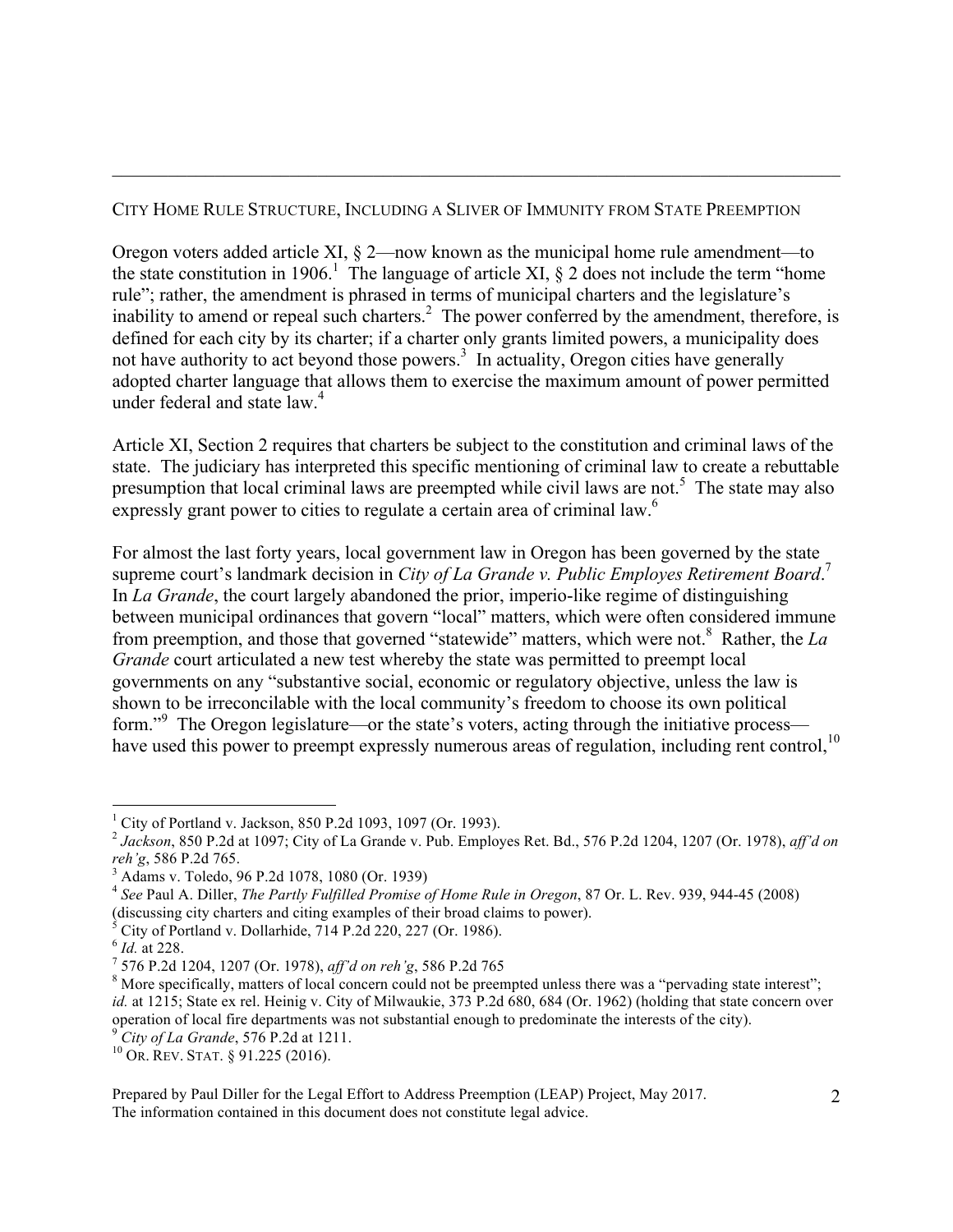minimum wage, $^{11}$  cell phone use while driving, $^{12}$  mobile home closure restrictions, $^{13}$  impact fees,14 and drones.15 Moreover, Oregon contains no "generality" or "uniformity" requirement for preemption, as has been demonstrated by the state legislature making special exceptions when preempting fields like smoking regulation and paid sick leave.<sup>16</sup>

Even within the realm of substantive social, economic, and regulatory matters, there is a presumption against implied preemption, at least in the civil realm.<sup>17</sup> Field occupation is rare, and a local law will ordinarily be preempted only if it "cannot operate concurrently" with state law or, in other words, when complying with the local law would make it impossible also to comply with state  $law.<sup>18</sup>$ 

In *La Grande*, the Oregon Supreme Court focused on the text of Article XI, § 2, in largely disavowing the statewide-versus-local typology. The court noted that the text's specific reference to charter meant that the goal of the amendment was to protect cities from statewide interference with their form of government. Hence, according to the *La Grande* court, only local enactments that relate to "the structure and procedures" of local governments would be protected, or at least more protected, from state override by the judiciary.<sup>19</sup> The Oregon courts have not defined the contours of this protected sphere in detail, $^{20}$  but commentators have speculated that it includes matters like the number of city councilors, whether councilors are elected by district or at-large, and their terms of office.<sup>21</sup>

<sup>17</sup> E.g., Or. Rest. Ass'n v. City of Corvallis, 999 P.2d 518, 520 (2000) (upholding local smoking ban and noting that, "it [is] reasonable to assume that the legislature did not, by adopting a statewide law, mean to displace local regulation of local conditions unless its intention to do so was apparent"); Haley v. City of Troutdale, 576 P.2d 1238, 1242-43 (Or. 1978) (upholding city ordinance requiring double wall construction of buildings within ci

<sup>18</sup> Thunderbird Mobile Club, LLC v. City of Wilsonville, 228 P.3d 650, 660 (Or. Ct. App. 2010).<br><sup>19</sup> *La Grande*, 576 P.2d at 1215. In the next breath, the court noted that if a state statute were motivated by "a need to safeguard the interests of persons or entities affected by the procedures of local government," that might be sufficient to permit preemption. *Id.*<br><sup>20</sup> In a case subsequent to *La Grande*, the court held that further state regulation of local employees did not amount

to meddling with the "structure and procedures" of local government. City of Roseburg v. Roseburg City Firefighters, 639 P.2d 90, 95-101 (Or. 1981).

<sup>21</sup> E.g., Paul A. Diller, *The Brief History of 'Voter-Owned Elections' in Portland, Oregon: If Public Financing Can't Make It There, Can It Make It Anywhere?*, 49 Willam. L. Rev. 637, 643-44 (2013).

Prepared by Paul Diller for the Legal Effort to Address Preemption (LEAP) Project, May 2017. The information contained in this document does not constitute legal advice.

<sup>&</sup>lt;sup>11</sup> *Id.* §§ 91.225, 100.305, 100.315 & 653.017.<br><sup>12</sup> *Id.* § 801.038.<br><sup>13</sup> *Id.* § 90.660.<br><sup>14</sup> *Id.* §§ 223.297-223.314.<br><sup>15</sup> *Id.* § 837.385.<br><sup>15</sup> *Id.* § 837.385. that established paid sick leave statewide left in place Portland's pre-existing lower employee threshold for applicability. *See* OR. REV. STAT. § 653.606(13) (2016) (applying special rules to an "employer located in a city with a population exceeding 500,000").